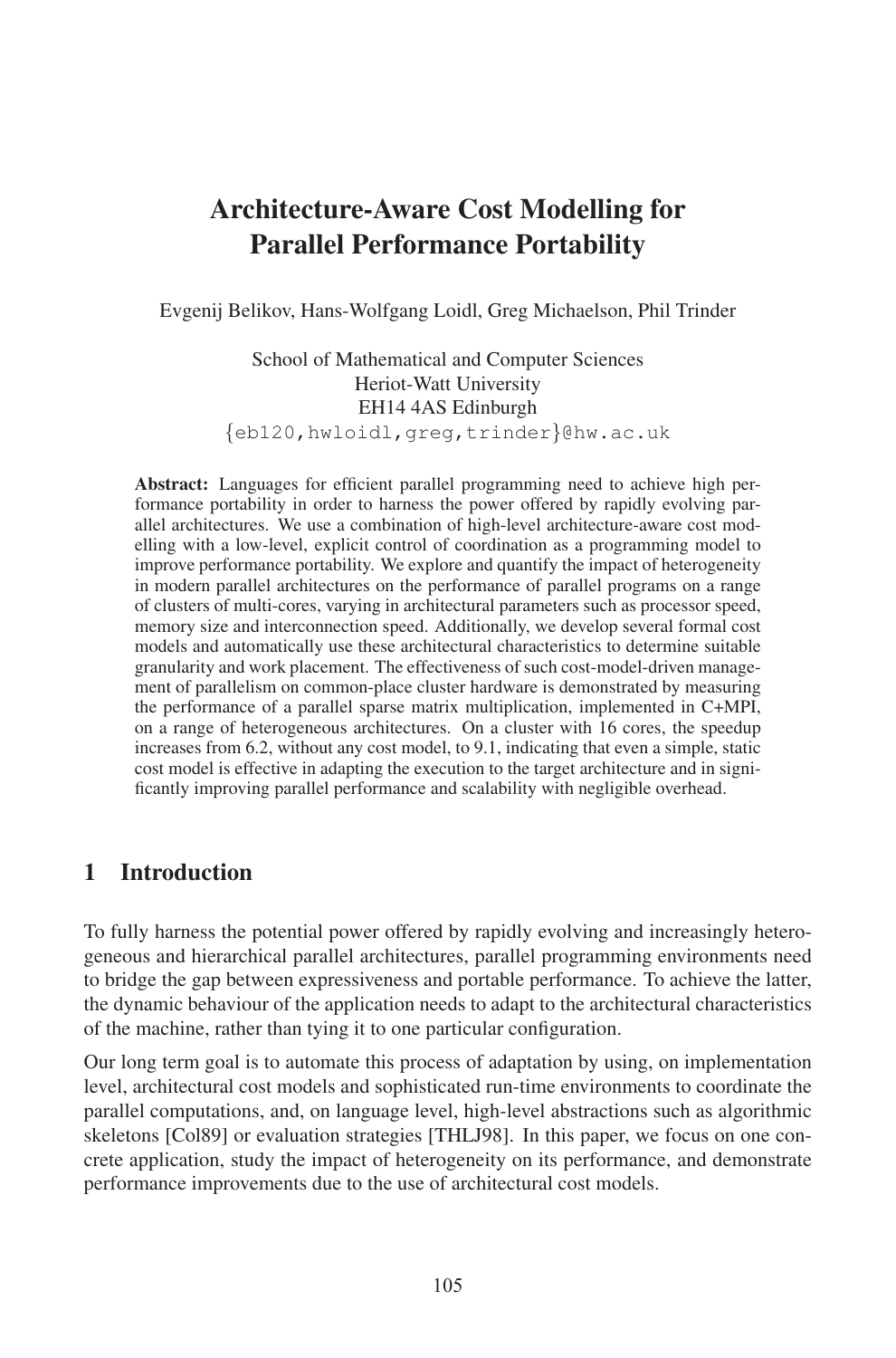Parallel programming has proved to be significantly more difficult than sequential programming, since in addition to the need to specify the algorithmic solution to a problem the programmer also has to specify how the computation is coordinated, taking into account architectural specifics such as processor and interconnection speed. This is difficult, but manageable on homogeneous high-performance architectures. However, novel architectures are increasingly heterogeneous, being composed of different kinds of processors and using hierarchical interconnections. Therefore, current assumptions that all processors have roughly the same computational power or that communication between any two processors is equally fast, no longer hold.

The approaches to parallel programming range from high-level implicit, where the coordination is completely hidden from the programmer, over semi-explicit, to lower-level explicit models, where every aspect of coordination is exposed to the programmer [ST98]. while fully implicit approaches proved intractable for unrestricted parallelism, explicit approaches were historically favoured for optimisation capabilities. However, manual optimisations are prone to error and often result in non-portable code. Therefore, following the principle of separation of concerns, we use an architecture-aware cost model to automatically partition the work, adapting to the target architecture, hence improving load balancing on heterogeneous architectures and raising the level of abstraction, as well as increasing performance portability. Moreover, we use a message-passing programming model, since we cannot assume a heterogeneous and hierarchical architecture to be a shared-memory architecture and wish to avoid the complexities of implementing application-level virtual shared-memory abstraction. This eliminates the synchronisation application-level virtual shared-memory abstraction. This eliminates the synchronisation overhead of shared-memory models, since there is no shared state, at the cost of packing and buffering. To avoid deadlocks we rely on a deadlock-free library implementation of collective operations. Furthermore, due to the simple communication pattern and data layout of the chosen application, it is possible to ensure that no race conditions can occur. By keeping the cost model encapsulated within a single function, minimal code changes are required to exchange the model without affecting the application code. Provided the necessary language and communication library support, the need for manual changes of code while migrating to another target architecture is eliminated altogether.

We contend that architecture-aware cost models can be beneficially applied to connect languages and architectures, narrowing the aforementioned gap, and in particular to facilitate performance portability, which is critical, since hardware architectures evolve significantly faster than software applications. We develop four simple cost models, characterising basic system costs on a heterogeneous network of multi-cores, and demonstrate how the use of these cost models improves parallel performance of a parallel sparse matrix multiplication algorithm, implemented in C and MPI, across a range of parallel architectures of varying heterogeneity with negligible overhead.

We continue by presenting general background in Section 2, followed by a discussion of our simple static architectural cost model and its integration within the application in Section 3. Subsequently, we present and evaluate experimental results of the application Section 3. of cost-model-based approach to parallel sparse matrix multiplication in Section 4 and mention related research efforts in Section 5. Finally, we conclude in Section 6 and suggest further research to address the limitations of present work.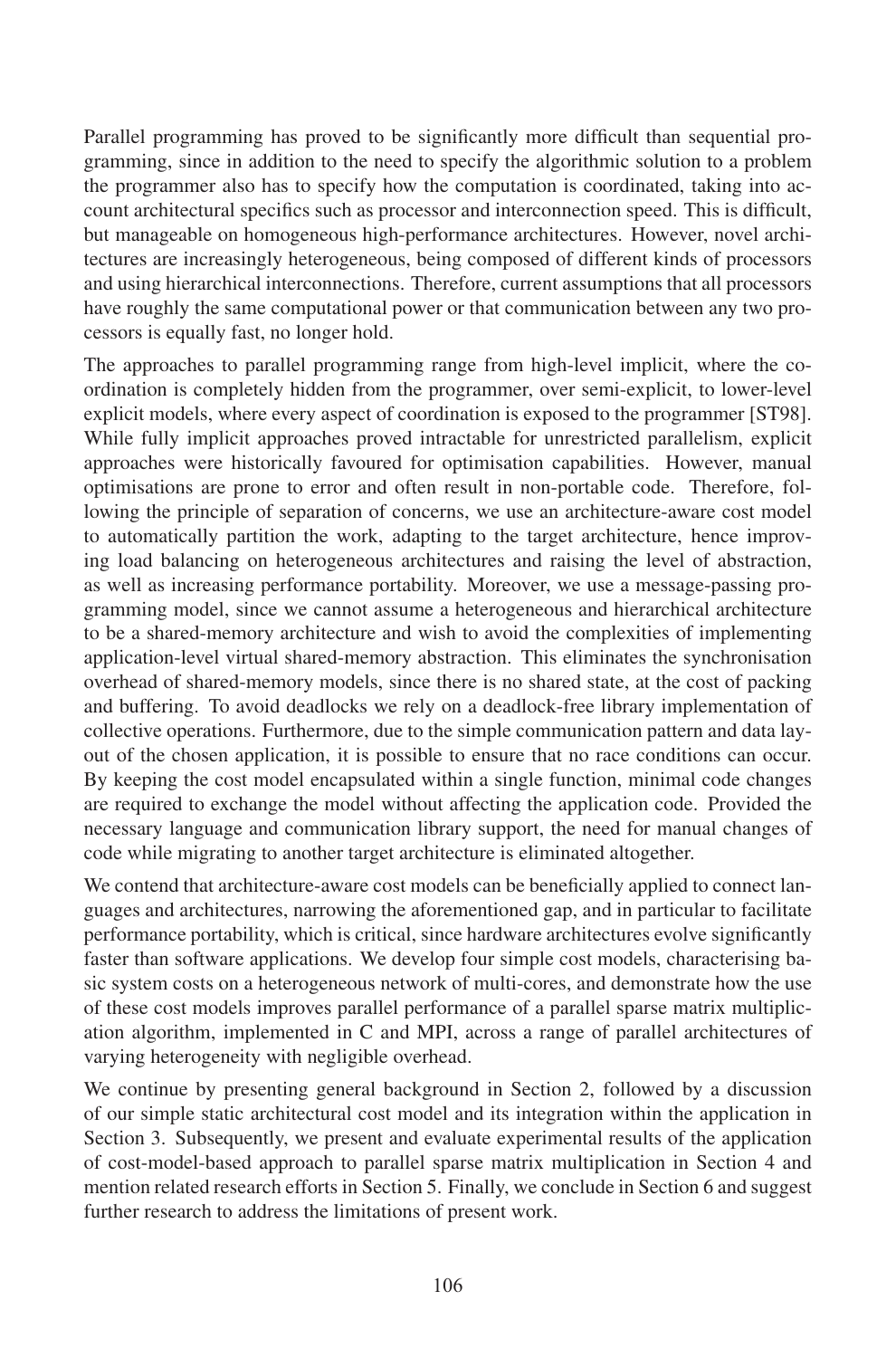## 2 Background

An architecture defines a set of interconnected processing elements (PEs), memory units and peripherals. According to Flynn's taxonomy [Fly66], most of the currently available and perpendicular recovering to Frym 5 uncertainty projects, most of the category available architectures fit into the MIMD category but also may have SIMD components. Moreover, new architectures are increasingly *hierarchical* including several memory and network levels and increasingly *heterogeneous* in respect to the computational power of the PEs and networking capabilities. To guarantee efficiency, it is required to integrate architectural parameters, due to their impact on performance, however, to provide expressive abstractions it is also required to hide the low-level details within a supporting parallel programming environment [Ski94]. We use the explicit low-level message-passing model that is commonly used to implement portable HPC applications on homogeneous and flat distributed-memory machines, and aim at enhancing performance portability for a variety of architectures by adding an architecture-aware cost model to guide the adaptation.

### 2.1 Parallel Computational Models and High-Level Parallelism

Ideally, a model of parallel computation would accomplish what the von-Neumann model does for sequential computation – it provides a way to design architecture-independent algorithms that would nevertheless efficiently execute on a wide range of uni-processor machines. On the one hand, such a model should hide the architecture-specific low-level details of parallel execution and provide high-level language constructs, thus facilitating parallel programming. On the other hand, the model should allow for cost estimation and efficient implementation on a broad range of target platforms, to support performance portability [Ski94]. Clearly, there is a tension between these two goals, and historically the parallel computing community has focused on exploiting architecture-specific characteristics to optimise run time.

One of the most prominent cost models for parallel execution is the PRAM model [FW78], an idealised analytical shared-memory model. The major drawback of PRAM is that, because of its simplicity, efficient PRAM algorithms may turn out to be inefficient on real hardware. This is due to the optimistic assumptions that all communication is for free and that an infinite number of PEs with unbounded amount of memory are available.

Another prominent cost model is the Bulk Synchronous Parallel model (BSP) [Val90], which restricts the computational structure of the parallel program to achieve fairly good predictability. A BSP program is composed of a sequence of super-steps, each consisting of three ordered sub-phases: a phase of local computation followed by the global communication phase and then by a barrier synchronisation phase. Although appropriate for munication phase and then by a barrier synchronisation phase. Although appropriate for numeration phase and alter by a barrier syntem binsation phase. Thinough appropriate for<br>uniform memory access shared-memory architectures. BSP assumes unified communication, thus renouncing locality as a performance optimisation, rendering BSP unsuitable for applications that rely on data locality for performance. The parameters used by the BSP model are the number of PEs  $p$ , the cost of global synchronisation  $l$ , global network  $\frac{1}{2}$  bandwidth g, and the speed of processors that determines the cost of local processing.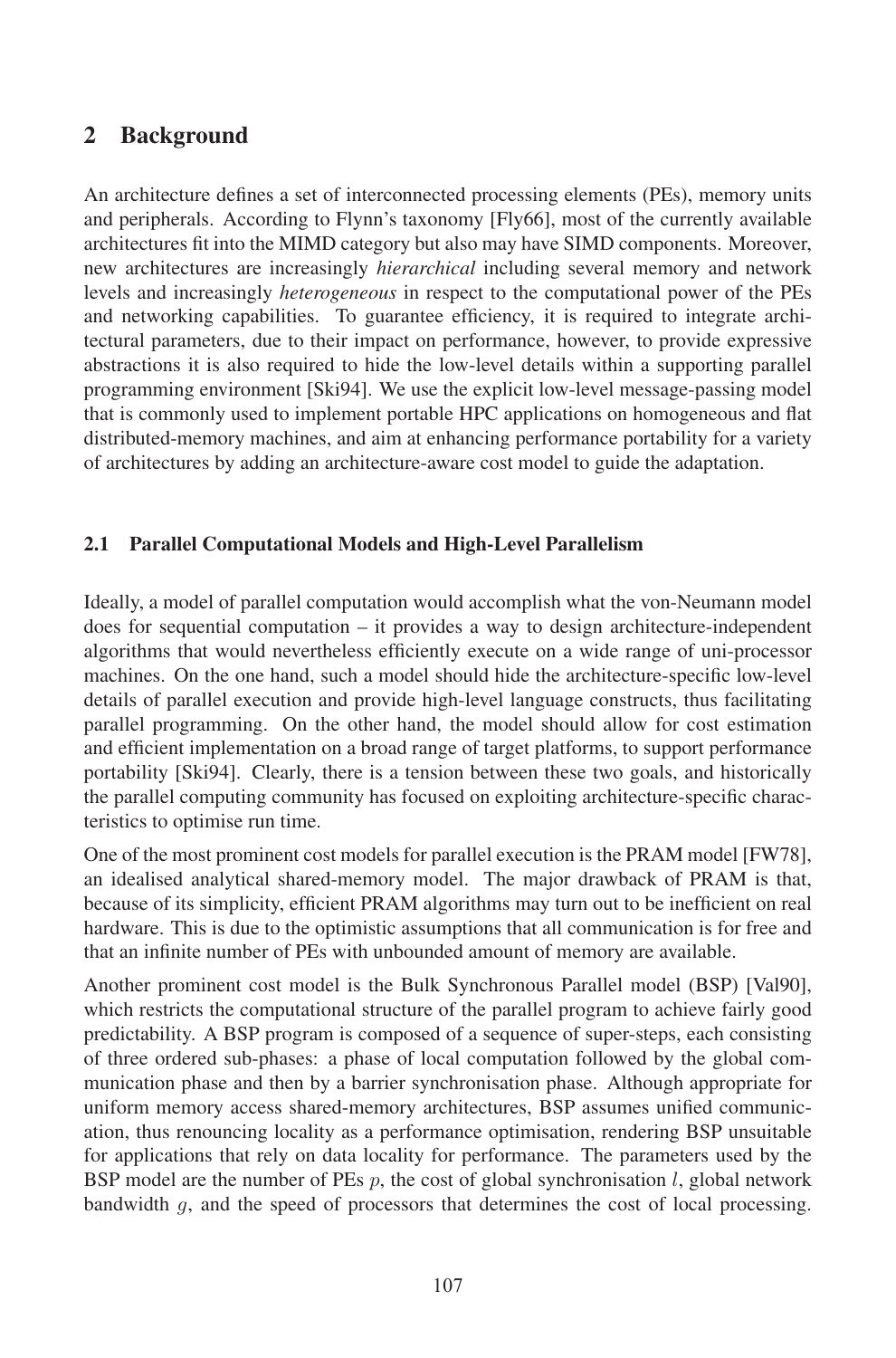MultiBSP is a recent update of the BSP model that aims primarily at modelling computations on multi-core architectures with cache hierarchies [Val11]. Benchmarks are used to determine the model parameters for each target architecture.

The LogP model [CKP+93] is another well-established cost model for distributed-memory architectures, based on the message-passing view of parallel computation and emphasising communication costs. LogP uses four parameters: L, an upper bound for the latency when transmitting a single word; *o*, the sending and receiving overhead; *g*, gap per byte for small messages, with  $\frac{1}{g}$ representing the bandwidth; and the number of PEs P. The model has been subsequently extended to account for long messages ( $LogGP$  [AISS95]), for heterogeneity (HLogGP [BP06]) that uses vector and matrix parameters instead of scalar parameters in LogGP, and for hierarchy (Log-HMM [LMR95]).

These models provide a good selection of parameters that are relevant for performance on distributed-memory architectures. However, no sufficiently accurate unified parallel computation model that accounts for both heterogeneity and hierarchy exists to date.

### 2.2 Cost Modelling

In general, predicting computational costs proved intractable, and therefore some qualitative prediction is used in practice to successfully guide adaptation. Abstract models, developed for algorithm design, are usually architecture-independent by assigning abstract veloped for algorithm design, are assumed marginal membership of assigning abstract to be parametrised with the experimentally determined characteristics of the target architecture. On the one hand, static cost models incur less overhead than the dynamic ones. however, they do not take dynamic parameters such as system load and network contention into account, which may severely affect performance. On the other hand, dynamic models suffer from additional run-time overhead that can cancel out the benefits of more accurate performance prediction.

Cost models can be used at design time to help choosing suitable algorithms and to avoid restricting the parallelism too early. At compile time, cost models are useful for performance debugging and for automatic optimising code transformations based on static analysis techniques such as type inference and cost semantics. Ultimately, at run-time, cost models comingues such as type interest.<br>can guide dynamic adaptation.

Higher-level cost models are commonly provided for algorithmic skeletons [Dar93], but they do not incorporate architecture information. Bischof et al. [BGK03] claim that cost models can help developing provably cost-optimal skeletons. Another conceivable use is for improving coordination or for determining granularity and mapping according to a custom goal function such as achieving highest utilisation of resources, maintaining<br>a custom goal function such as achieving highest utilisation of resources, maintaining highest throughput, lowest latency or achieving best performance-to-cost ratio [TCH+11].

Hardware cost models are most accurate and can be used to determine worst case execution time for safety-critical systems. Ultimately, cost models provide a way for a program, to a certain extent, to predict its own performance, which is a prerequisite for self-optimisation.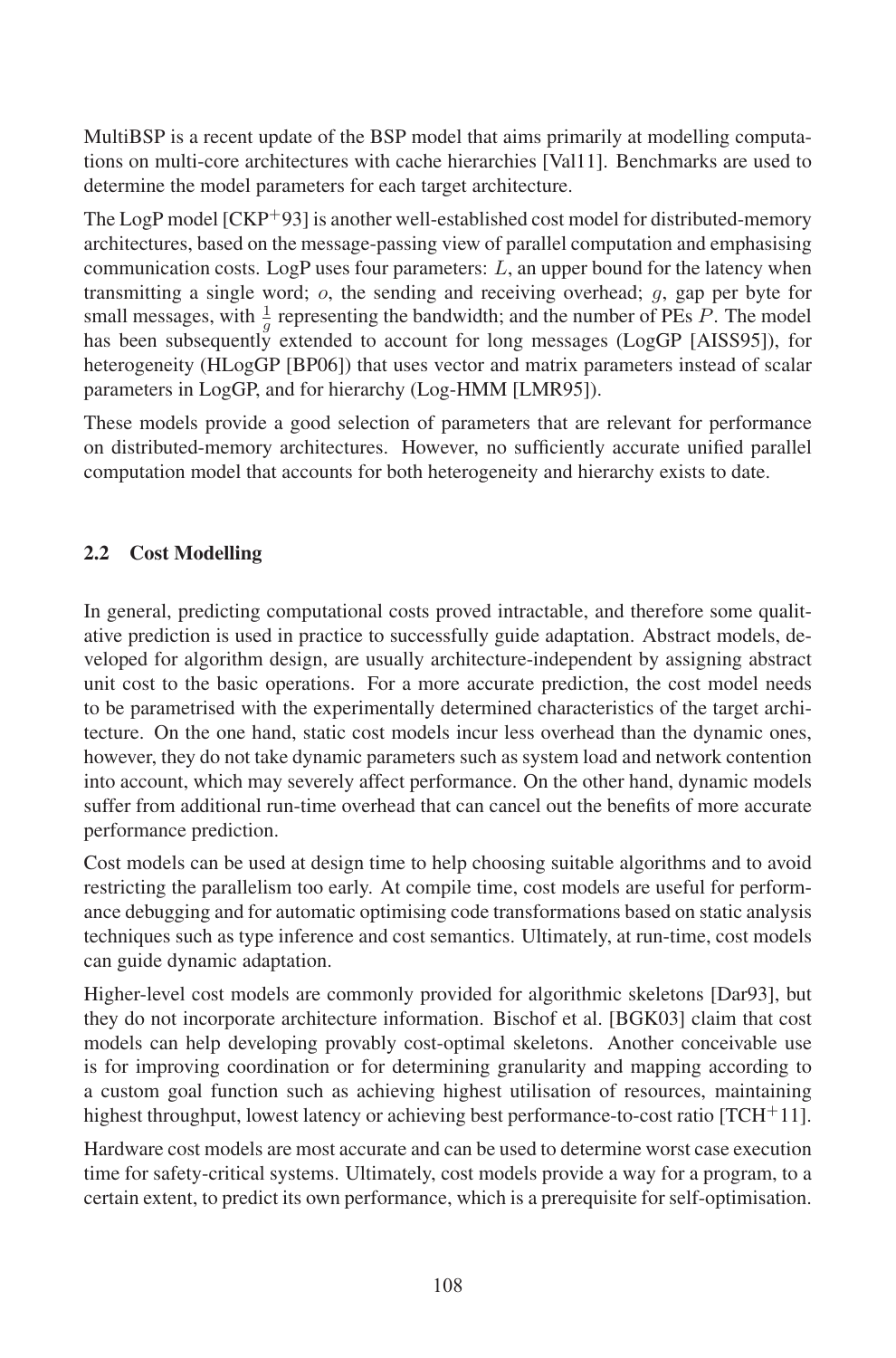### 3 Architecture-Aware Cost Modelling

As opposed to characteristics of the application and dynamic run-time parameters, this work focuses solely on static architectural parameters. We devise and refine a simple cost model that is used to adapt the execution to a new target platform by determining suitable granularity and placement that affect static load-balancing for a chosen application. As mentioned above, we identify the number of PEs, the speed of PEs, the amount of L2 cache and RAM, as well as latency as the most relevant parameters. Rather than for run time prediction, these parameters are used by the cost model to estimate relative computational pourtion, these parameters are asset by the essential to estimate for power of the available PEs which determines the partitioning of work.

#### 3.1 Analytic, Static Cost Models

Typically, the only parameters used in the parallelisation of algorithms are the number of  $a$  available PEs  $P$  and the problem size  $N$ . The naive approach, which serves as a baseline case, is to distribute chunks of work of equal size of  $\frac{N}{P}$ among the PEs. This is sufficient for perfect load balancing for regular applications on regular data, if run on homogeneous and flat architectures. However, this simple strategy results in poor performance for applications that aim at exploiting irregular parallelism, operate on irregular data or run on hierarchical, heterogeneous systems, since it is necessary to distribute work in a way that accounts for the computational power of each PE and for the communication overhead. This intuition is captured by the following equation:

$$
C_i = \frac{S_i}{S_{all}} \cdot N
$$
, where  $S_{all} = \sum_{i=1}^{P} S_i$ 

with  $C_i$  being the chunk size that represents the work assigned to PE i depending on its computational power  $S_i$  in relation to the overall computational power of the system  $S_{all}$ . Our results in Section 4 underline this point. In the baseline case we set  $S_i = 1$ .

CPU-aware Cost Model (CM0): In the initial cost model we start with a single additional parameter — the *CPU speed* of a PE. At the first glance it is a primary attribute that characterises the computational power of a PE and can be used in addition to P and N to determine the chunk size. This results in the following cost model by changing the way relative computational power is estimated:

$$
S_i = CPU_i
$$

where  $CPU_i$  denotes the speed of PE *i*. However, there is consensus amongst practitioners on the high importance of increasing the cache hit ratio. A larger cache size results in fewer of the mgn importance of increasing the eache increase. The ratio of an application [AMT11].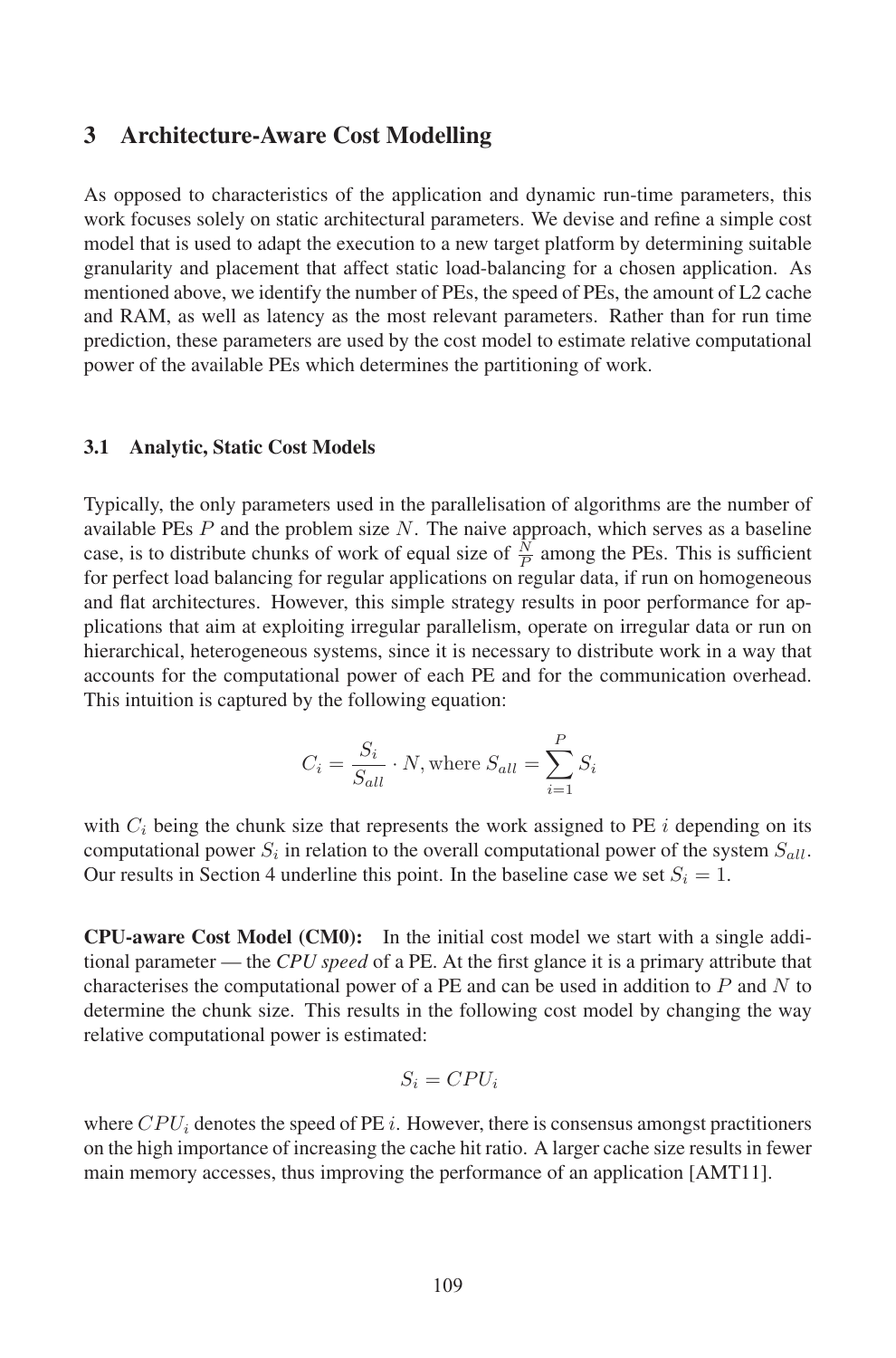CPU-Cache-aware Cost Model (CM1): Thus the next step is to include the *L2 cache size* in our cost model, resulting in the following change to CM0 to obtain CM1:

$$
S_i = aCPU_i \cdot bL2_i
$$

where  $L2_i$  denotes the cache size associated with a PE (in kilobytes) and a as well as b are scaling factors that can be tuned to prioritise one parameter over the other. However, the cache miss ratio for our application is fairly  $low<sup>1</sup>$ , which explains why cache does not appear to be a good predictor in the untuned CM1 that performs worse than CM0. Due to time constraints, we have not tuned the scaling factors to further improve performance.

Based on probability theory, large estimated values for  $S_i$  suggest that both CPU speed and cache size are large, therefore a multiplicative rather than additive model is a natural choice in this case. This helps to avoid specific large values dominating all the other parameters, which would increase the amount of required tuning. Moreover, we display two distinct scaling factors for flexibility and to emphasise that each parameter can be separately tuned. However, all scaling factors can be combined into a single factor in the separately taneal from

CPU-Cache-RAM-aware Cost Model (CM2): Since very large problems may exceed *RAM size*, we include RAM as a binary threshold parameter in the next cost model – we require the problem size to fit into RAM if performance is critical. Moreover, we can incorporate the knowledge of the size of the RAM of each node in the cache-to-RAM ratio that further characterises the computational power of the node and facilitates adaptation to heterogeneous architectures. The ratio reflects the intuition that larger caches and larger RAM size generally positively affect performance. However, the strength of the respective effect depends on the particular application. The resulting change to CM1 to obtain CM2 is as follows:

$$
S_i = \frac{aCPU_i \cdot bL2_i}{cRAM_i}
$$

where  $RAM<sub>i</sub>$  denotes the size of the main memory (in megabytes) and c is the corres- $\mu$  ponding scaling factor.

CPU-Cache-RAM-latency-aware Cost Model (CM3a): Finally, we refine our model to include the *latency* as an additional parameter that characterises the interconnection network, resulting in the following change to CM2 to obtain CM3:

$$
S_i = \begin{cases} \frac{aCPU_i \cdot bL2_i \cdot dL_i}{cRAM_i}, \text{if } L_i < t \\ 0, \text{otherwise} \end{cases}
$$

On the one hand, latency can be used as a binary parameter to decide whether to send work to a remote PE. If the latency  $L_i$  exceeds a threshold  $t$  (both in ms), we do not send any work, otherwise we use latency with a corresponding scaling factor  $d$  in the cost model to determine the chunk size that is large enough to compensate for higher communication

 $\frac{10.03\%}{\phantom{1}}$ , measured for the sequential run with cachegrind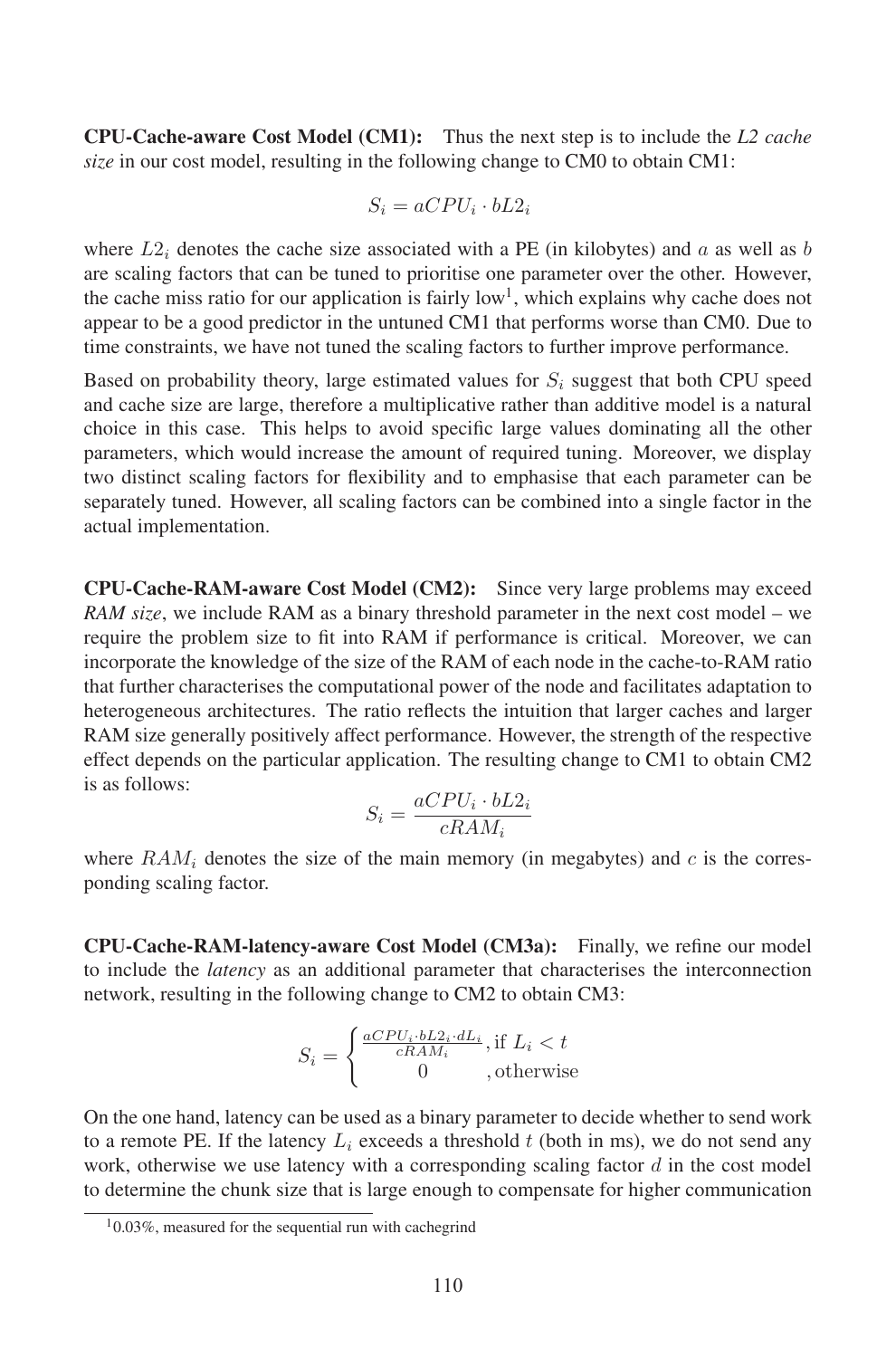overhead. Currently, we simply use latency to avoid slowdown by not sending any work to exercise the state of the simple state of the state state of the state and the state of the relationship exceedingly far remote PEs. In ongoing work (CM3b), we aim to quantify the relationship among the benefit of offloading work and the communication overhead that can cancel out the benefits, as well as to automate the choice of a suitable threshold value.

### 3.2 Embedding within an Application

Although a cost-model is language-agnostic, it needs to be expressed in some language and embedded in the application code within a single function that determines the granularity of work packages for given problem size and is informed by the description of the target architecture. In our case, the cost model is implemented directly in the host language and it influences the behaviour of the parallel execution by determining the partitioning of work, which is distributed to the workers by using collective operations. Process management is handled implicitly by the communication library that places one process on each used PE. Though performance varies for different process placement policies that are described in Section 4.1, the use of cost models decreases this variation.

To introduce a static, analytic cost model, almost no changes are required, since partitioning is performed in any case. One refactoring step suffices to separate the partitioning from other coordination and computation concerns. In a well-designed modular application this step would be unnecessary. Instead, merely the partitioning function would be affected by introducing a cost model. Furthermore, depending on the host language, exchanging a cost model can be accomplished during the run-time of the application, facilitating the application, facilitating the creation of adaptive components.

Moreover, it is conceivable to create an abstract partitioning function, that is then instantiated with the specifics of the data structure that represents work. We have studied summated with the openies of the data structure that represents work. We have statised<br>such generic partitioning functions in the context of parallel Haskell before [LTB01] and demonstrated their advantages in terms of code re-usability. Hence, the cost model is neither tied to a specific language, nor to a data structure, nor to a specific algorithm.

Since we use a low-level coordination model, the well-known disadvantages remain: a careless programmer may introduce deadlocks and non-portable optimisations. At this point we rely on a highly tuned and deadlock-free communication library and ensure the absence of race conditions by using non-overlapping buffers. Ideally, the library would absence of race conditions by using non-overlapping outlets. Teachy, the notary we<br>avoid the packing and buffering overhead if the work is sent to a PE on the same node.

# 4 Experimental Results and Evaluation

The experiments include running versions of the sparse matrix multiplication (discussed in Section 4.2) that differ in the used cost model and thus in the way the work is distributed on different target platforms.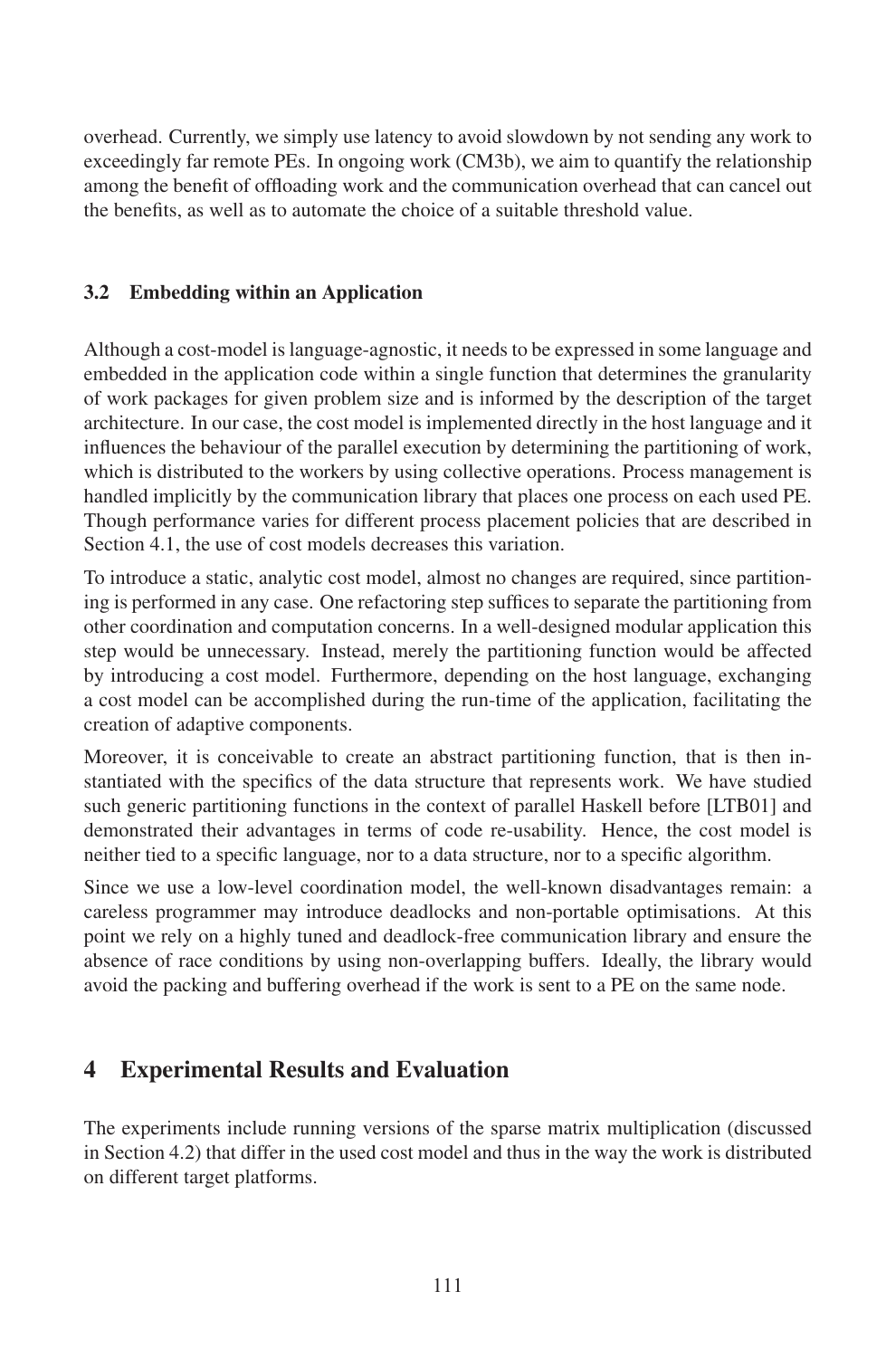#### 4.1 Experimental Design

We measure the run times for each architecture, using PE numbers in the range 1..16 for a fixed data size of  $8192 \times 8192$  with sparsity of  $1\%$  for both matrices to be multiplied. To minimise the impact of interactions with the operating system and other applications, the minimized the implies of interactions with the operating system and median of the run times of five runs is used for each combination.

In our experiments, we vary heterogeneity by adding different machines from different subnets and by using different numbers of the available cores. We also study a separate experiment, adding a slow machine (linux01) to the network. We explore application behaviour under two process allocation policies: in the unshuffled setup we send chunks to a PE as many times as there are cores to be used and then continue with the next host, whereas in the shuffled setup we distribute the work in a round robin fashion among all multi-core machines. Thus, a 4 processor execution on 4 quad-cores uses all 4 cores on one quad-core in an unshuffled setup but uses 1 core of each quad-core in <sup>a</sup> shuffled setup. This variation aims at investigating the predictability of performance, i.e. the change of scalability as new nodes are introduced and sending data to hosts on other subnets is required. To assess the influence of the interconnection network, we study configurations with varying communication latencies: an all-local setup with fast connections is compared to a setup with  $\frac{1}{8}$ remote machines.

#### 4.2 Parallel Sparse Matrix Multiplication

We have chosen sparse matrix multiplication as an application that is representative for a wide range of high-performance applications that operate on irregular data [Asa06]. A matrix is termed sparse if it has a high number of zero-valued elements. Computationally, sparseness is important because it allows to use a more space-efficient representation. Algorithms operating on such a representation will automatically ignore zero-entries, at the expense of some administrative overhead, and will therefore be more time-efficient. In practice, we consider large matrices with less than 30% of the elements being non-zero.

Matrix multiplication for two given matrices  $A \in \mathbb{Z}^{m \times n}$  and  $B \in \mathbb{Z}^{n \times l}$ , written  $C =$ A∗B, is defined as  $C_{i,j} = \sum_{k=0}^{n} A_{i,k} * B_{k,j}$ . Here, the focus is on how sparse matrices are<br>represented in moment and hour that can be distributed agrees the available DEe officiently represented in memory and how they can be distributed across the available PEs efficiently allowing for parallel calculations. Our cost model is used to improve parallel performance and performance portability by determining the size of the chunk of the result matrix to be calculated by each processor, thus matching the granularity of the computation to the processor's computational power.

Although low-level and rather difficult to apply, we have decided to use C and MPI for parallel programming, since this combination proved to facilitate development of efficient vet programming, since ans comomation proved to definate development of emotion year. to achieve performance portability, rather than on language level abstractions or automated support for parallelisation. In particular, we use the MPICH1, since only this implementation of the MPI standard supports mixed-mode <sup>32</sup>/64-bit operation.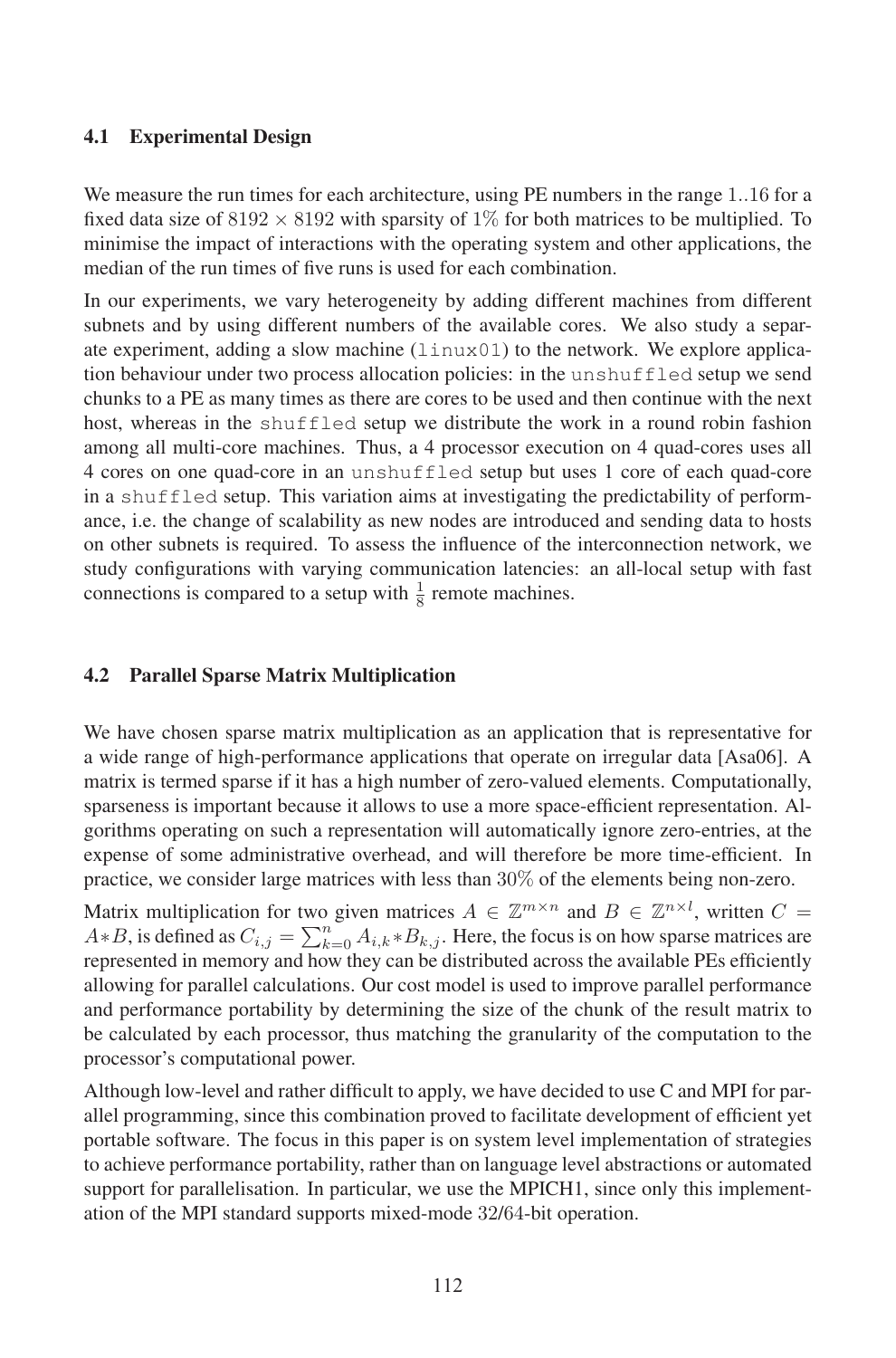We follow the *Partitioning - Communication - Agglomeration - Mapping* (PCAM) design methodology [Fos95] and employ the load balancing scheme for static irregular problems [Qui04, p. 72]. In our case mapping is trivial, since we partition the work statically in exactly as many chunks as there are available PEs. To minimise communication overhead we broadcast the whole matrix A and scatter disjunct chunks of columns of the matrix <sup>B</sup> to the workers. Note that by using an architecture-aware cost model, better static load balancing is achieved, since more powerful PEs receive proportionally more work. We use but all the solutions (MPI Scattery, MPI Gathery, and MPI Bcast) for potentially higher performance [Gor04].

A matrix is stored as an array of  $(row, column, value)$  triplets to maintain a high level of efficiency, since the elements are sorted in consecutive memory and allow for fast access. We randomly generate two sparse matrices with a specified sparseness, for flexibility, and a seed parameter, for repeatability. Thus, this first phase of the algorithm is local and performed only by the master and is not included in the run time.

The structure of the matrix multiplication algorithm is fairly standard, and we focus here on the architecture-specific aspects, in particular on gathering the architecture descriptions and determining granularity and placement based on these descriptions. After the two matrices are generated, the master gathers the information about the available architecture, in particular processor speed, RAM size, cache size and latency. All of our cost models are static, and we therefore do not monitor dynamic aspects of the computation, thus avoiding additional overhead. In the next step the *sizes of the chunks* are determined using a given cost model, and the data is distributed across the available PEs. After receiving the work, each PE, including the master, performs matrix-vector multiplications locally and sends the results back to the master process.

### 4.3 Target Architectures

The available machines run under CentOS 5.5 and are local<sup>2</sup>, hence remote latency is emulated using the netem<sup>3</sup> utility that adds an additional queueing discipline to the operating system kernel and allows to delay packets at the interface. In different setups some of the available machines (as summarised in Table 1) are combined to architectures that range from homogeneous flat architectures to heterogeneous and hierarchical ones.

| alias     | arch (bit) | <b>PEs</b> |      | speed $(GHz)$ L2 cache $(MB)$ | RAM (GB) | cache/RAM |
|-----------|------------|------------|------|-------------------------------|----------|-----------|
| linux_lab | 32         |            | 3.40 | 2x2                           |          | 1.33      |
| linux01   | 32         |            | 2.40 | 1x2                           |          | 1.00      |
| lxpara    | 32         |            | 2.33 | 2x6                           |          | 1.50      |
| beowulf   | 64         |            | 2.00 | 2x4                           |          | 1.33      |

Table 1: Machines available for combination to different architectural configurations

 $\frac{2 \text{using Gigabit Ethernet, except for } 1 \text{ inux01}$  that has a 100Mbit interface

<sup>3</sup>http://www.linuxfoundation.org/collaborate/workgroups/networking/netem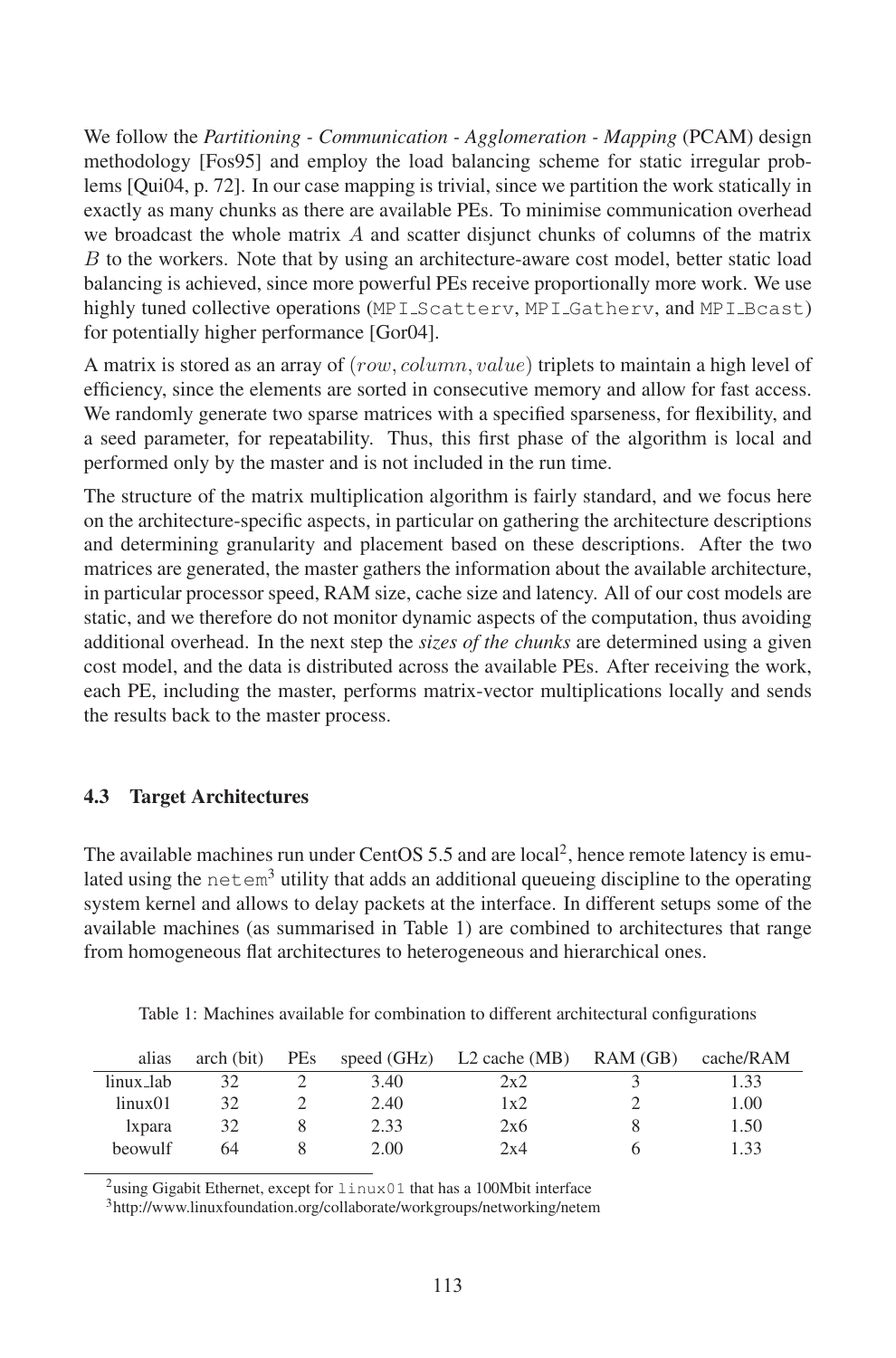Different setups are represented by a list of integers denoting the number of participating nodes and the number of corresponding cores followed by additional information such as the type of the machines, and concrete setup, i.e. with linux01 vs without linux01, all-local or partly remote. For example, 1x8 1x4 1x2 2x1 (beowulf, lxpara, linux01, linux lab) describes a configuration with five nodes of which one is <sup>a</sup> beowulf machine using all of its cores, another is a  $l$ xpara multi-core machine using four of its cores, another node is linux01 using both cores, and the remaining two nodes are the linux lab machines using one core each. By default we refer to the all-local unshuffled experiments without  $\lim_{x\to 0} 1$ , where the  $x8$  and  $x4$  are beowulf or lxpara machines, and the x2 and x1 are linux lab machines.

#### 4.4 Results and Evaluation

First, we present results for different unshuffled all-local configurations and for shuffled vs unshuffled, all-local configurations. Next, we compare the cost models for the most heterogeneous configuration: shuffled, all-local,  $2 \times 4$   $2 \times 2$   $4 \times 1$  and investigate the impact of latency for a partly remote configuration.



Figure 1: Speedups for unshuffled all-local setups with *varying heterogeneity*

Different All-Local Configurations: We begin with a homogeneous (all nodes have the same computational power) and flat (all nodes are on the same subnet) architecture. Figure 1 shows the speedups for up to 16 PEs, using configurations of varying heterogeneity.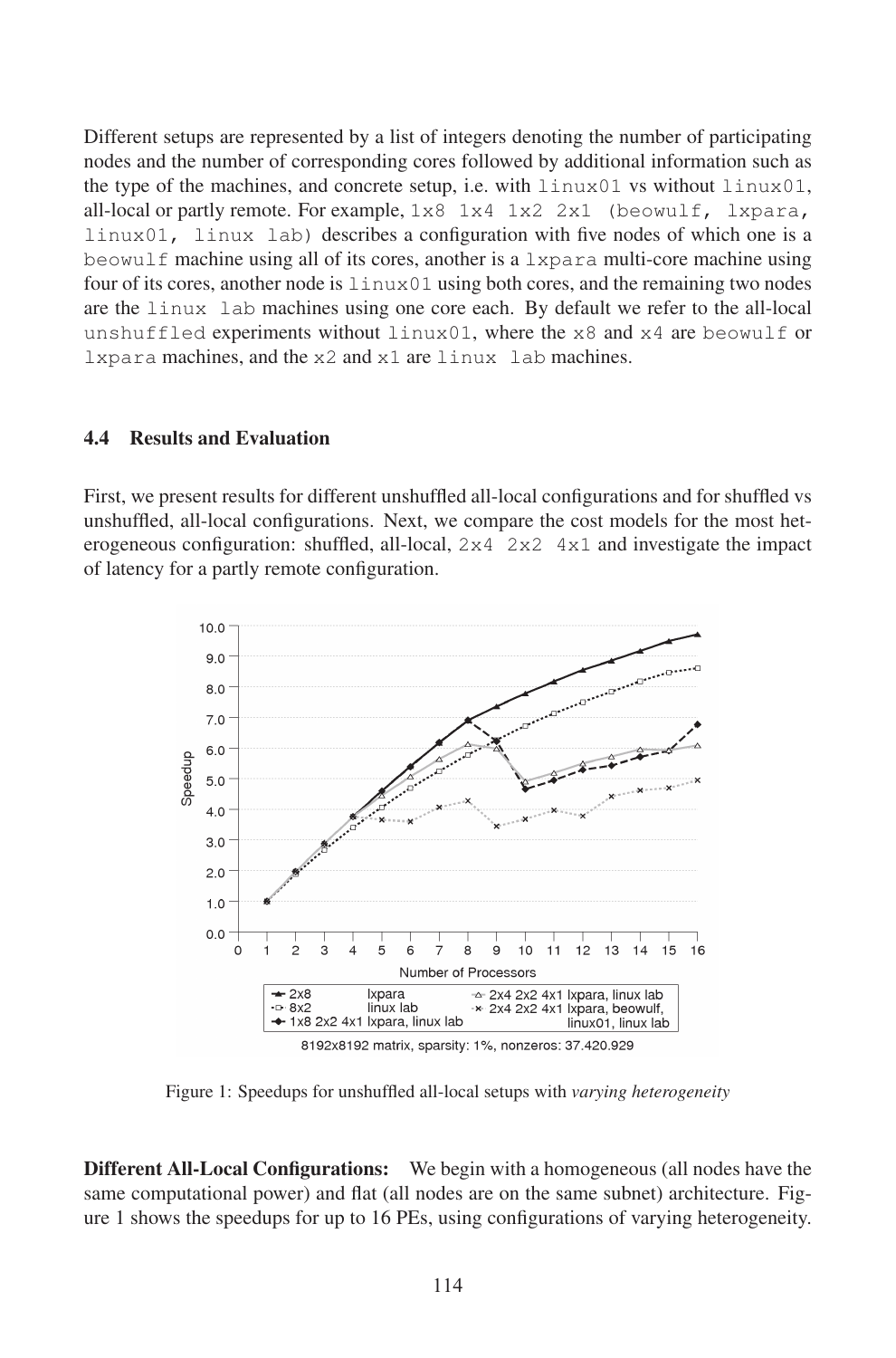The speedup is almost linear on one multi-core machine and decreases due to communicathe speedup is dimested in the node (e.g. more than 8 PEs for the 2x8 lxpara setup). Further decrease in performance can be observed for configurations that include machines from a different subnet (linux lab), due to the increased communication overhead. In summary, the graphs in Figure 1 depict the decrease in performance with increasing heterogeneity of the setup. This observation is the starting point for our work on using architectural cost models to drive the parallel execution.



Figure 2: Speedups for selected *unshuffled versus shuffled* all-local setups

All-Local, Heterogeneous and Hierarchical Case: The  $2 \times 4 \times 2 \times 2 \times 4 \times 1$  configuration in Figure 1 represents the most heterogeneous case. The 2A F 2A2 TAT comiguration<br>in Figure 1 represents the most heterogeneous case, where instances of each available architecture are used (beowulf, lxpara, linux lab and the slow linux01). This configuration exhibits significant performance degradation: compared to the homogeneous case, with a speedup of almost 10.0 on 16 processors, the speedup drops to 5.0. While some of this drop is inevitable, due to the hardware characteristics, we show below that this result can be significantly improved by exploiting information from an architectureaware cost model.

Figure 2 depicts the effect of the placement strategy on predictability by showing the graphs for different unshuffled (ticked) and shuffled (unticked) placement on diffrequent configurations. For a small number of PEs it is beneficial to keep the execution local ferent configurations. For a small number of PEs it is beneficial to keep the execution local by fully exploiting one multi-core before placing computations on another multi-core.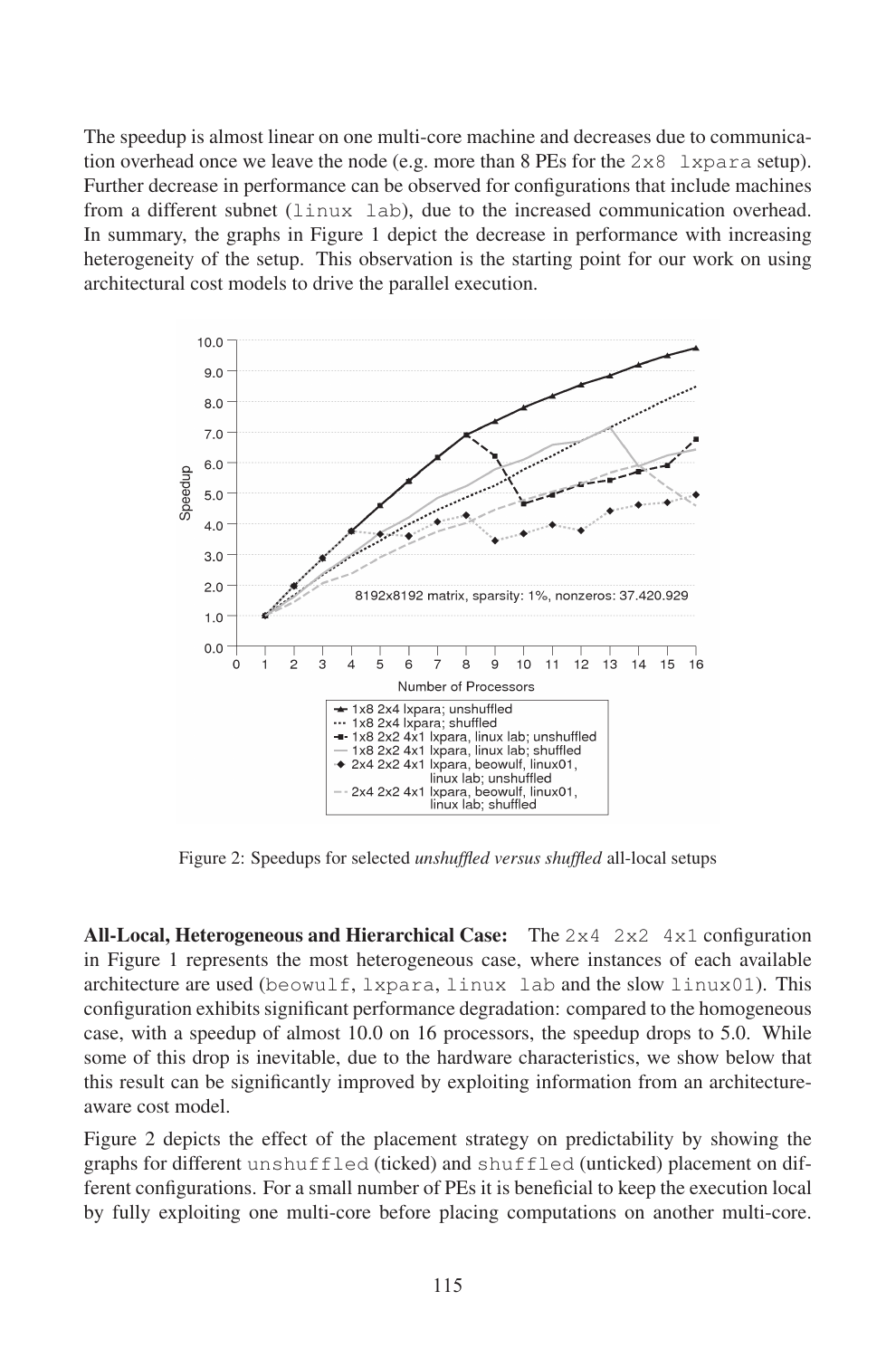

Figure 3: Speedups for the most heterogeneous configuration using *different cost models*

This strategy is tuned to minimise communication cost. However, if we are more concerned with steady and predictable (speedup curve is more smooth) but slightly slower increase in performance on the heterogeneous setups, we should use a shuffled setup.

The results on all-local configurations suggest that our cost model, discussed in Section 3, improves performance on heterogeneous setups and does not impede performance on homigroves performance on neterogeneous setups and does not impede performance on no<br>mogeneous setups. However, if a network hierarchy is introduced we need to account for additional communication overhead for remote nodes.

Figure 3 presents a comparison of different cost models, that are all performing better than the baseline case: on 16 processors, the speedup improves from 6.2, without cost model, to 9.1, with cost model CM0, thus nearly achieving the speedup reached on the homogeneous and flat setup, as observed in the Figure 1 above. With the current settings for the scaling factors, the more advanced cost models do not achieve further improvements in performance, and the simple cost model CM0 performs best. This reflects the intuition that PE speed is the primary performance predictor for computationally intensive applications on all-local setups. Additionally, low variation of the cache-to-RAM ratio leads to the low impact of the respective parameters (cf. last column of Table 1 in Section 4.3). The number of parameters makes the more sophisticated models, which can be tuned to<br>The number of parameters makes the more sophisticated models, which can be tuned to increase performance, more flexible and potentially employable for a wider range of applications. Moreover, application-specific and dynamic system parameters should be taken into account, since they are likely to influence the impact of the architectural parameters.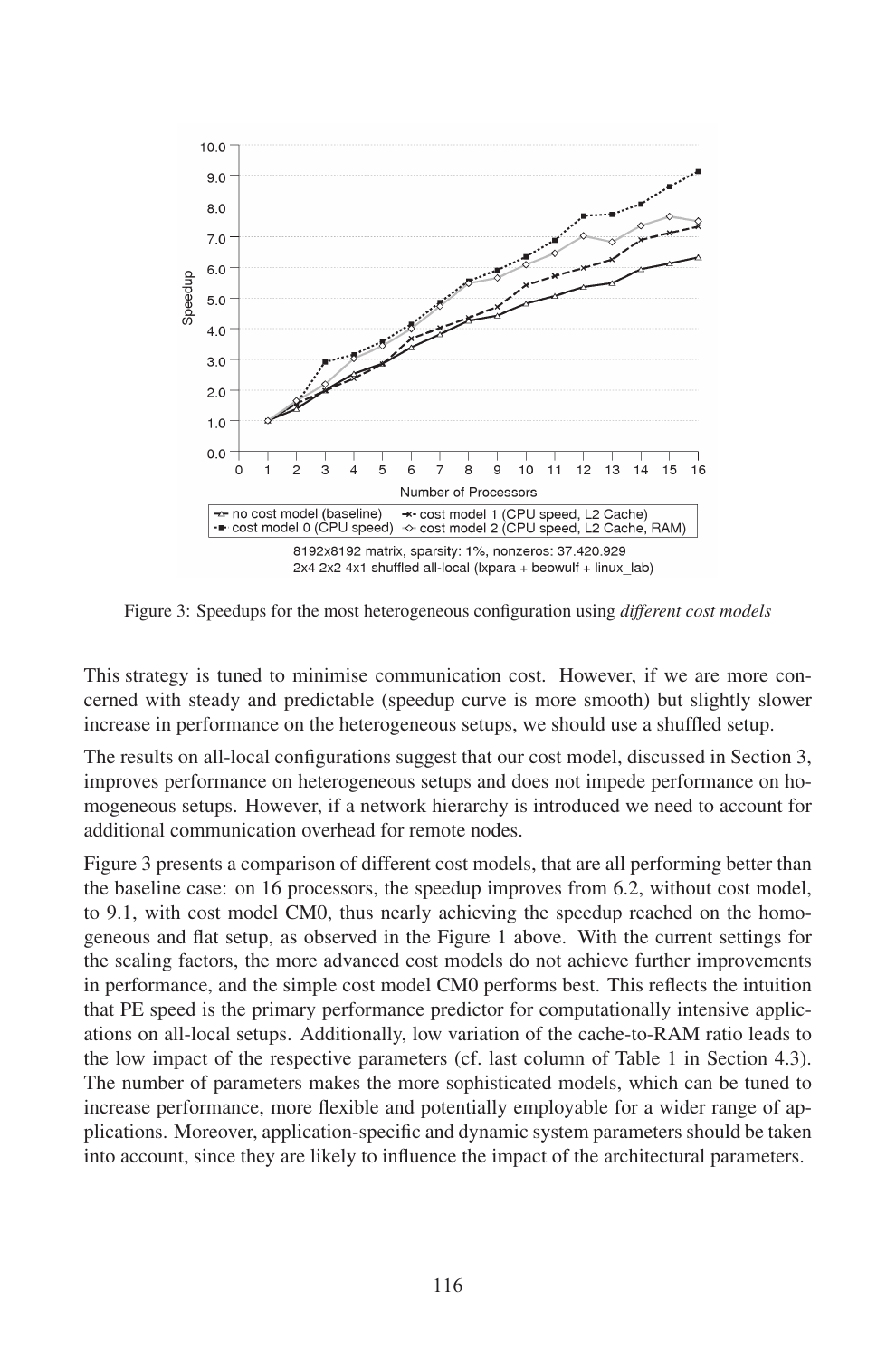Partly Remote, Heterogeneous and Hierarchical Case: To investigate the *impact of latency* on parallel performance, we use a partly remote setup where two nodes are emulated to have high latency interconnect. Figure 4 illustrates the importance of taking the latency into account. All the cost models that do not use latency as a parameter send work to remote PEs leading to a parallel slowdown, which can be avoided by latency-aware models by simply not using the remote PEs. In ongoing work, we aim to devise a sophisticated cost model that would send off the work only if it would increase the speedup.



Figure 4: Speedups for the partly remote heterogeneous configuration using *different cost models*

### 5 Related Work

HeteroMPI [LR06] integrates cost modelling with MPI to exploit heterogeneous clusters more efficiently by automating the optimal selection and placement of a group of processes according to both architecture and application characteristics. It defines an abstraction layer on top of MPI and requires the user to provide a performance model that incorporates the number of PEs, their relative speed and the speed of communication links in terms of latency and bandwidth, as well as the volume of computations, the volume of data to be transferred between each pair of processes in the group, and the order of execution of computations and communications. However, to create such a model the user needs intricate knowledge of the target architecture and of the application. Additionally, familiarity with a special performance modelling language is required, steepening the initial learning curve. Since HeteroMPI employs a partially static model, it may not be suitable to support applications with irregular parallelism. By contrast, we focus on using an architecture-aware but application-agnostic cost model to improve performance portability.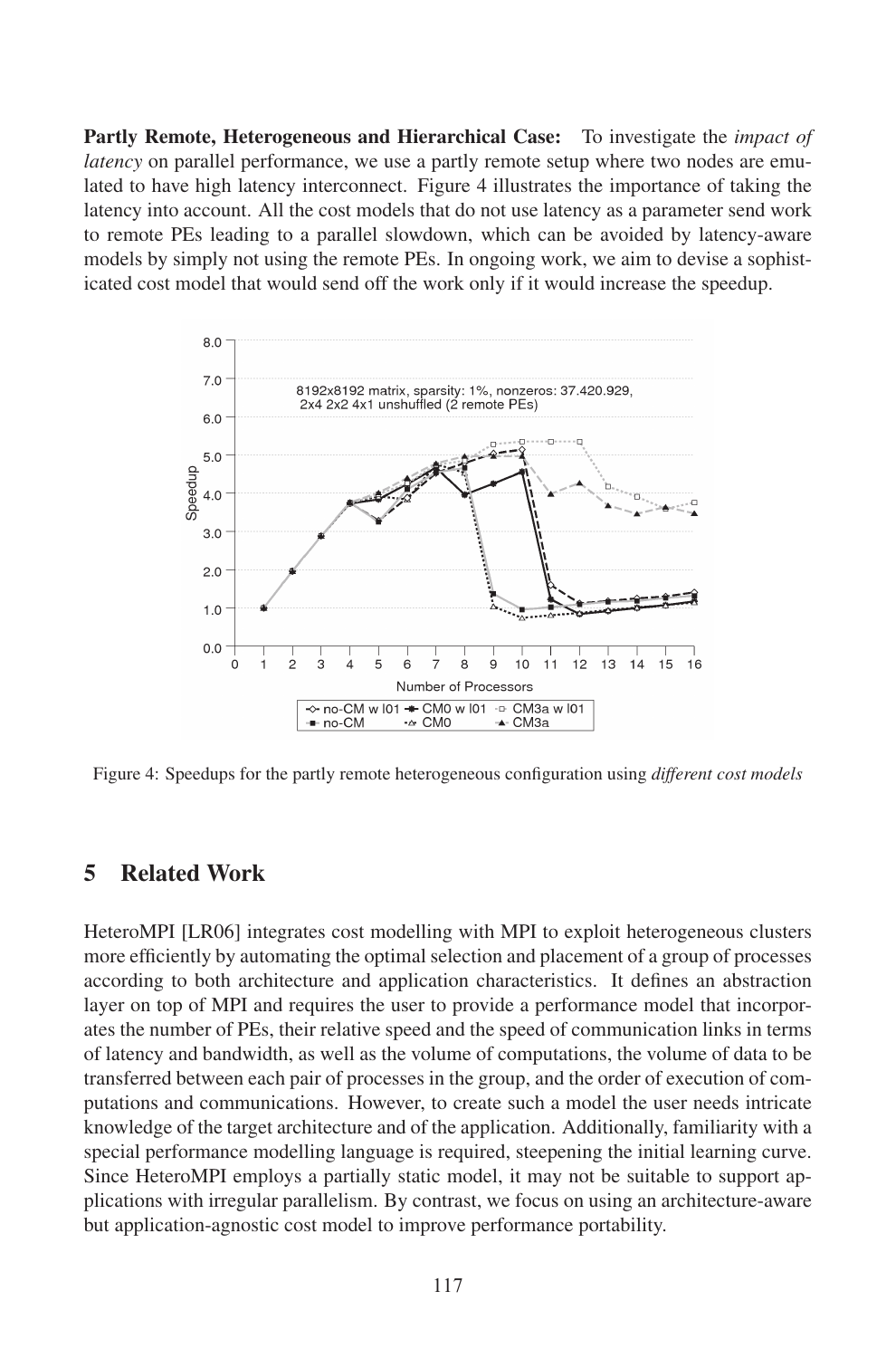The design of our cost model is based on results in [AMT11], which achieves good speedups using a simple cost model that does not take into account RAM and latency for two applications<sup>4</sup> expressed in terms of skeletons and run on a heterogeneous architecture. While the focus of that work is on hybrid parallel programming models for algorithmic skeletons, we study the behaviour on a standalone parallel application.

# 6 Conclusion

This paper investigates the feasibility and performance of a programming model that combines high-level cost modelling with low-level, explicit control of coordination using C and MPI to achieve performance portability on modern parallel hardware. More specifically, formal, architecture-aware, static cost models are used to enhance parallel performance on a range of clusters of multi-core machines — an emerging and important class of parallel architectures. We quantify the impact of heterogeneity by comparing the performance of parallel sparse matrix multiplication on a range of clusters of multi-cores: on the most heterogeneous setup with 16 PEs the speedup is merely about half of the speedup on a homogeneous setup. By making decisions on the size and placement of computations using an architecture-aware cost model, the application doesn't have to be changed when mg an architecture aware cost model,

Our example program achieves good performance portability even on the most heterogeneous configuration: the speedup on 16 PEs increases from 6.2 (without any cost model) to 9.1 (using a simple, static cost model), thus nearly matching the performance on a homogeneous architecture. Based on one application, these results on a range of configurations with increasing heterogeneity indicate that using a simple cost model parameterised by PE speed, memory size and cache size, can already achieve a high performance portability. Although measured only for up to 16 PEs, the results indicate that the scalability is improved beyond the available number of PEs on the all-local setups. Since there is no<br>improved beyond the available number of PEs on the all-local setups. Since there is no need for monitoring or time-consuming calculations, our static cost model has negligible overhead in the still important homogeneous, flat case. Our results also show that using a shuffled placement strategy, which evenly distributes computations across multi-cores rather than fully exploiting individual multi-cores, provides higher predictability whilst moderately impacting performance. Given the trends towards large-scale many-core architectures, this observation is relevant, considering that with increasing numbers of cores per machine, shared-memory access will become a bottleneck, and therefore exploiting all<br>per machine, shared-memory access will become a bottleneck, and therefore exploiting all the available cores on one machine may no longer be an optimal strategy. Additionally, our results affirm that latency is critical for load balancing decisions on partly remote setups.

In summary, our findings suggest that architecture-aware cost modelling facilitates the transition to high-level parallel programming improving performance portability by transferring the responsibility for specific policies controlling parallelism from the programmer to an informed cost model. The need of manual code alterations is eliminated as target architecture is exchanged.

<sup>&</sup>lt;sup>4</sup> computing the Euler Totient sum and the SIFT image processing algorithm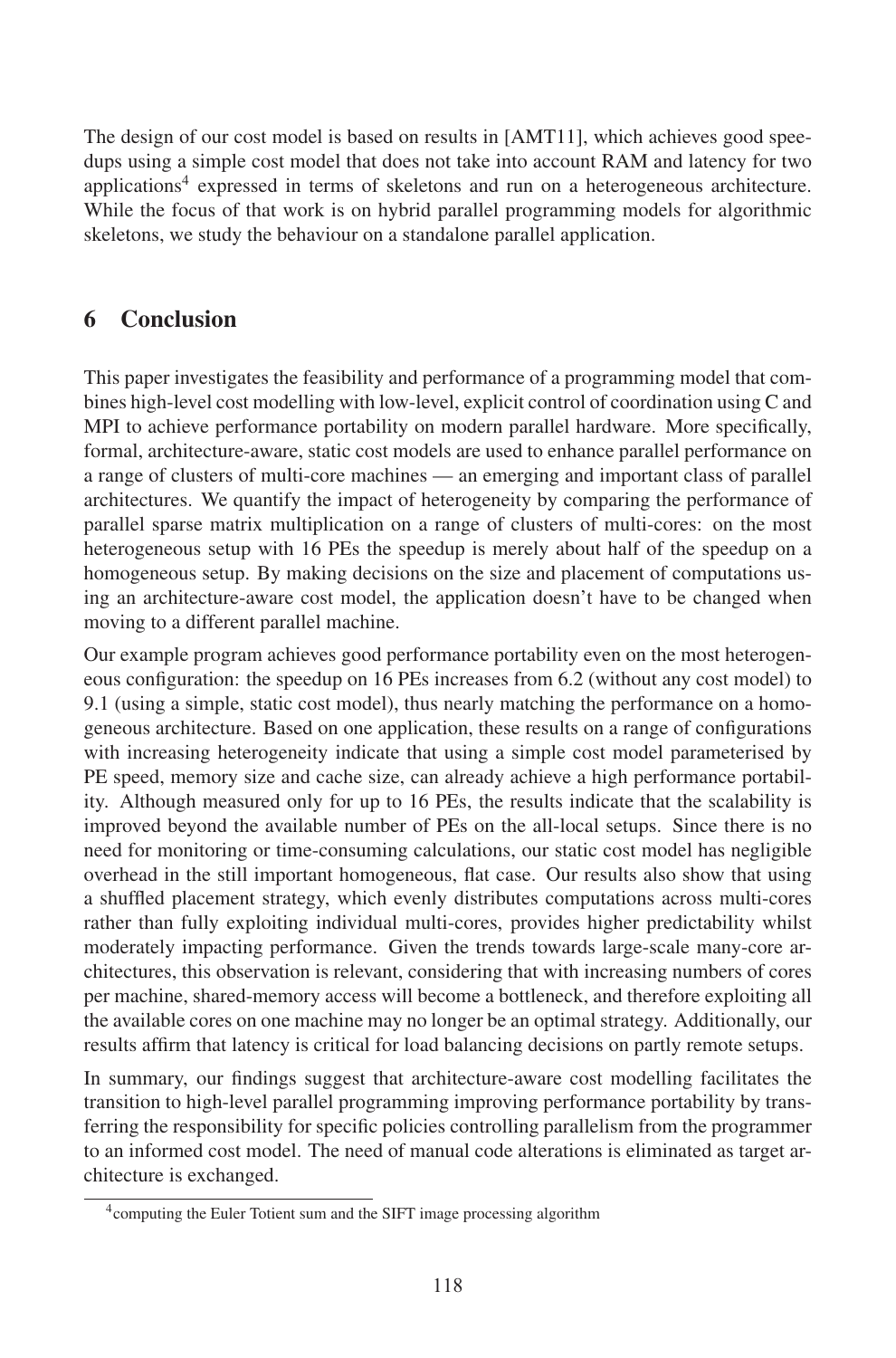Limitations: The main limitation of our approach to cost modelling is that we do not incorporate any application-specific information or dynamic load information. Although this design decision reduces the overhead associated with the cost model, it limits the flexibility of the system by missing opportunities of dynamic reconfiguration of the parallel computation, which could improve performance in highly dynamic environments. Moreover, we rely on heuristics and emphasise the need of a suitable high-level parallel computational model to allow for more systematic cost modelling.

Future Work: Although we have demonstrated the feasibility of using architectureaware cost models, more work is needed to generalise the results to other application domains. Including further architectural parameters as well as application specific ones (e.g. cache hit patterns, communication patterns) and dynamic load information in the cost model has the potential for more accurate prediction, which pays off especially in heterogeneous and hierarchical setups. A further interesting direction is the investigation of the use of more sophisticated cost models within a run-time system or as part of algorithmic skeletons in accordance with a semi-implicit approach to parallel programming on the more heterogeneous architectures comprising clusters of GPU-enabled multi-cores.

#### Acknowledgements

We thank Khari Armih, Artur Andrzejak, and Miroslaw Malek for inspiring discussions and the anonymous reviewers for the helpful comments.

### **References**

- [AISS95] A. Alexandrov, M. F. Ionescu, K. E. Schauser, and C. Scheiman. LogGP: Incorporating Long Messages into the LogP model. In *Proceedings of the 7th ACM Symposium on Parallel Algorithms and Architectures*, pages 95–105, July 1995.
- [AMT11] Khari Armih, Greg J. Michaelson, and Phil W. Trinder. Cache Size in a Cost Model for Heterogeneous Skeletons. In *Proceedings of the 5th ACM SIGPLAN Workshop on High-Level Parallel Programming and Applications*, September 2011.
- $[Asa06]$  Krste Asanovic et al. The Landscape of Parallel Computing Research: A View from Berkeley. Technical Report UCB/EECS-2006-183, Department of Electrical Engineering and Computer Sciences, University of California at Berkeley, December 2006.
- [BGK03] Holger Bischof, Sergei Gorlatch, and Emanuel Kitzelmann. Cost Optimality and Predictability of Parallel Programming with Skeletons. *Parallel Processing Letters*, 13(4):575–587, 2003.
- [BP06] Jose Luis Bosque and Luis Pastor. A Parallel Computational Model for Heterogeneous Clusters. *IEEE Transactions on Parallel and Distributed Systems*, 17(12):1390–1400, Clusters. *IEEE*<br>December 2006.